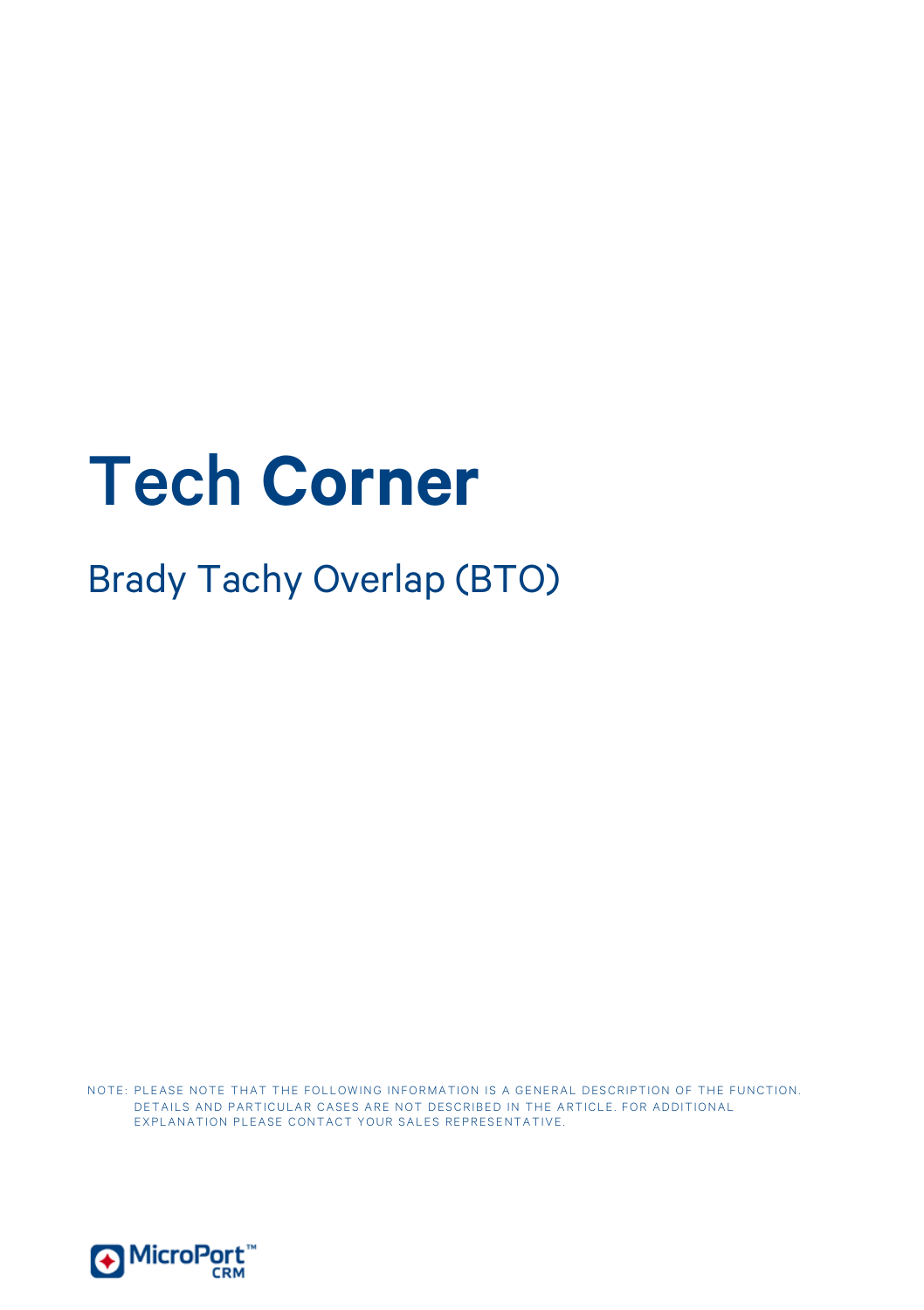### **Table of Contents**

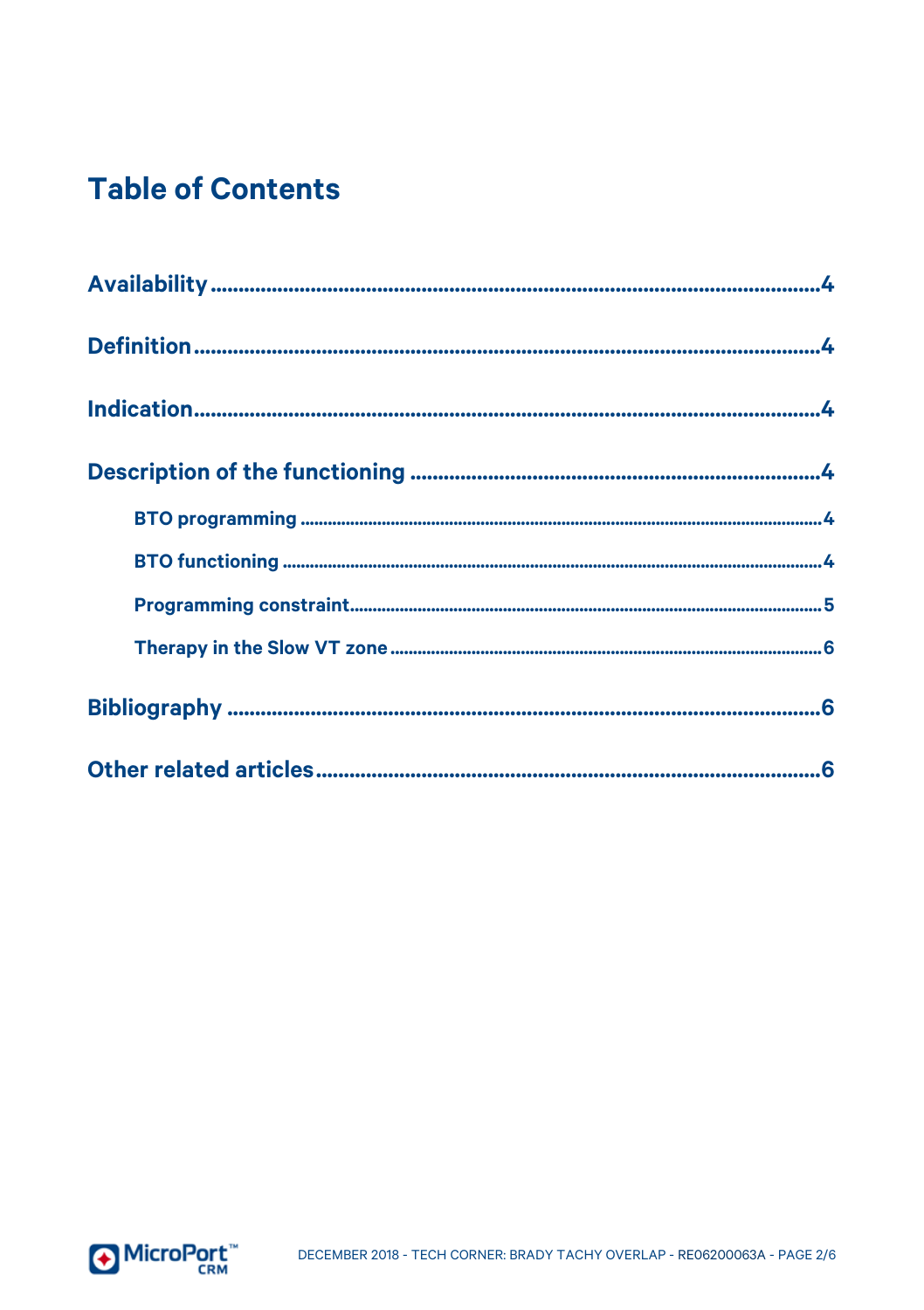## **Brady Tachy Overlap (BTO)**

Brady-Tachy Overlap (BTO) is a function which starts as soon as the pacing zone and the Slow VT detection zone overlap by programming the maximum pacing rate faster than the slow VT detection rate.

It allows the patient to benefit from biventricular (CRT-D) and ventricular (ICD) pacing during exercise while maintaining slow VT detection and therapy if programmed.



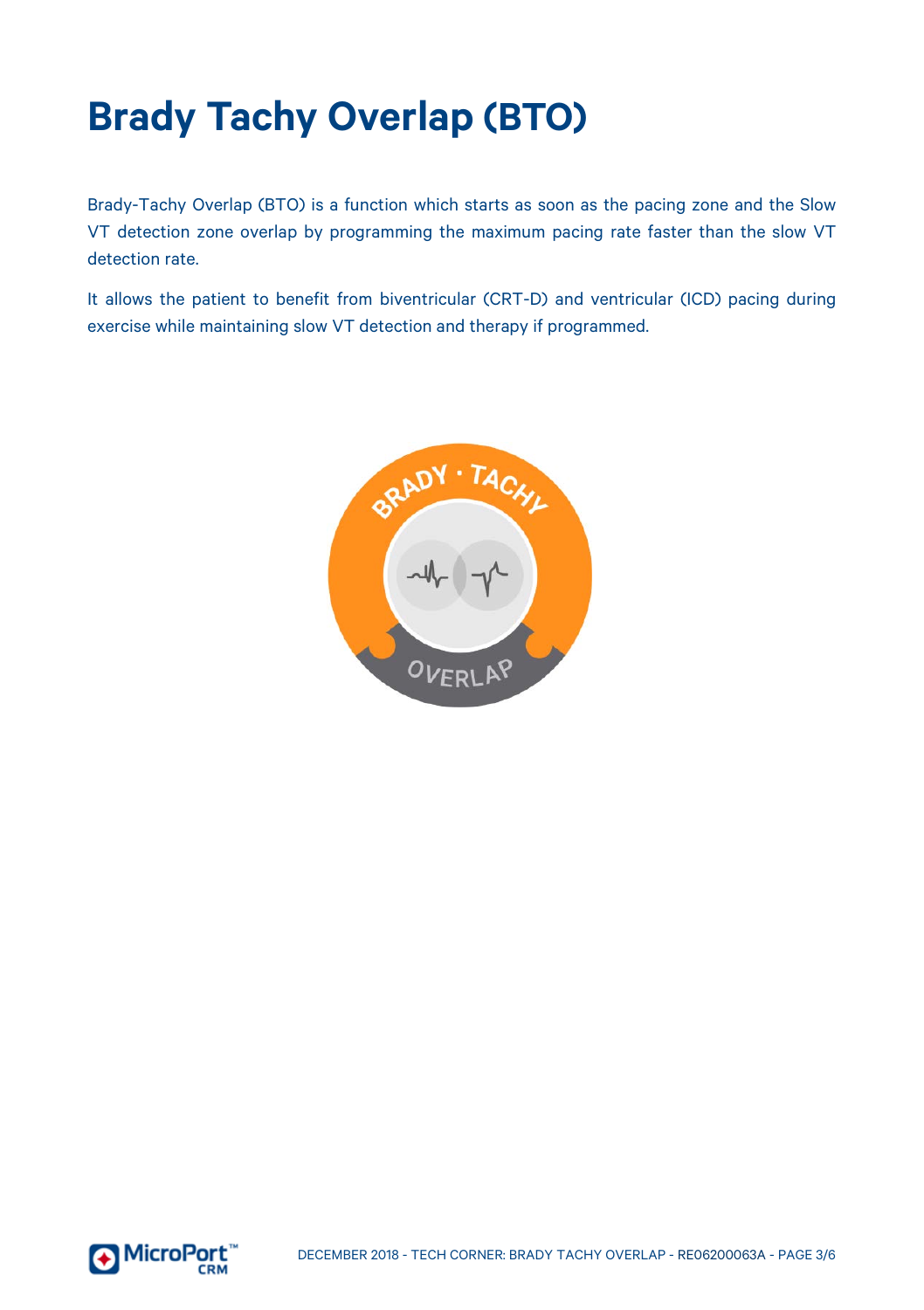#### <span id="page-3-0"></span>**AVAILABILITY**

<span id="page-3-1"></span>This algorithm is available on all MicroPort CRM ICD and CRT-D models.

#### **DEFINITION**

MicroPort CRM ICDs and CRT-Ds offer the possibility to pace the ventricle(s) up to the max pacing rate (145 bpm) during the exercise, and to detect ventricular tachycardias slower than the max pacing rate.

#### <span id="page-3-2"></span>**INDICATION**

- CRT-D patients: All heart failure patients indicated for CRT pacing, will also benefit from pacing during exercise<sup>1</sup>. In addition, it has been shown that more than 30% of the CRT patients also suffer from Slow VT<sup>2</sup>. .
- ICD patients: ICD patients with chronotropic incompetence may benefit from sensor driven pacing, or tracking of sinus tachycardia during exercise. About 30% of ICD patients also present Slow VT<sup>2</sup>. .

#### <span id="page-3-3"></span>**DESCRIPTION OF THE FUNCTIONING**

#### <span id="page-3-4"></span>**BTO programming**

BTO is not a parameter, but the overlap of two zones:

- **1.** the pacing zone
- **2.** the Slow VT detection zone.

The pacing zone (maximum pacing rate) can be programmed in the BRADY parameter screen and the Slow VT detection zone can be programmed in the TACHY parameter screen.

#### <span id="page-3-5"></span>**BTO functioning**

Each ventricular paced cycle even in the slow VT zone will be classified as a slow cycle and the device will not start PARAD/PARAD+ analysis.

When a patient is exercising, he/she benefits from ventricular pacing in VR/DR and biventricular pacing in CRT-D by being paced in the ventricles within the slow VT zone; the device does not start any analysis. As soon as the ventricular rhythm becomes spontaneous, the device stops pacing and the PARAD/PARAD+ analysis starts: stability, PR association and acceleration (see the Tech Corner article "Tachyarrhythmia Suspicion and Detection" and "PARAD/PARAD+" for more details).

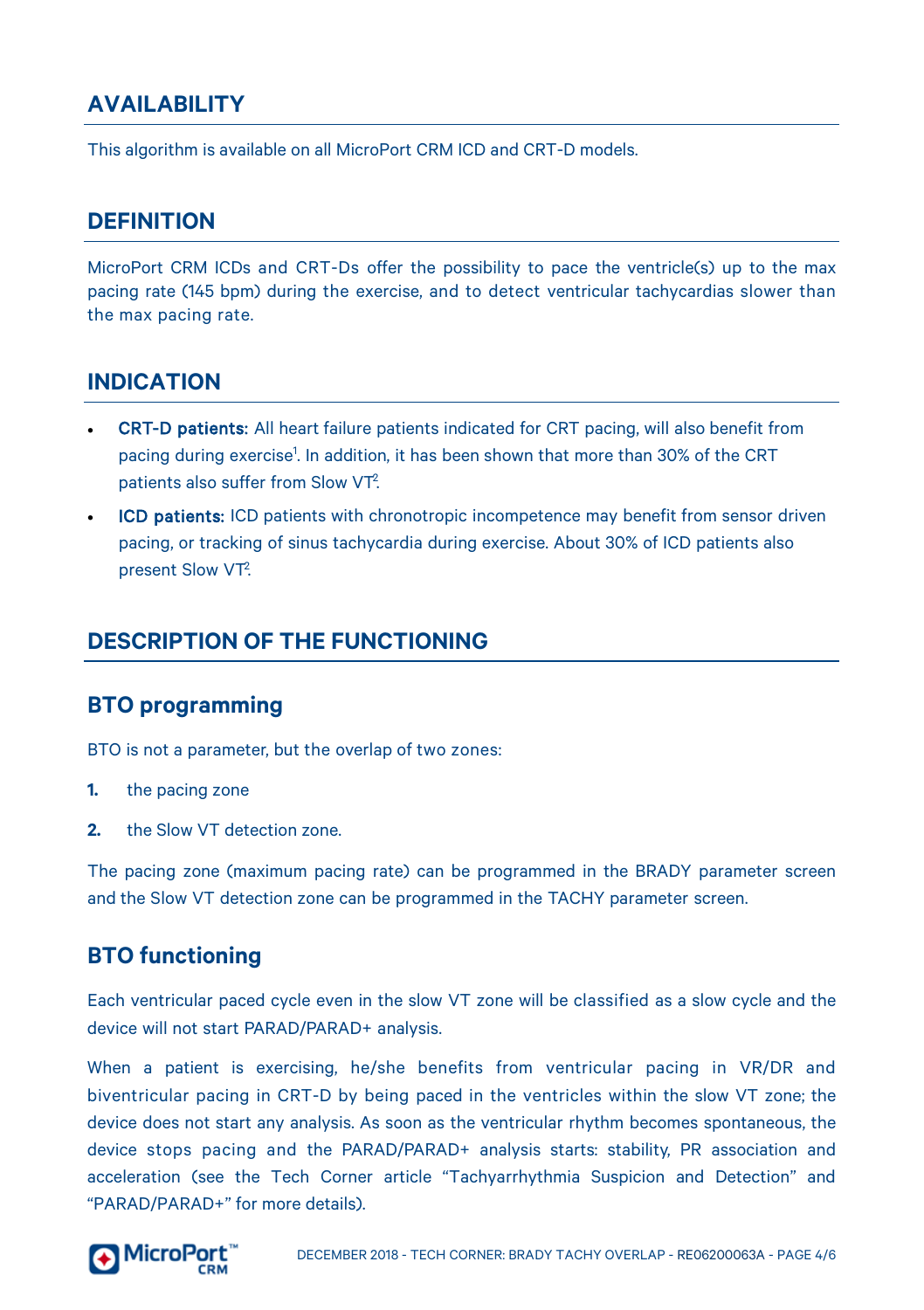- If the device detects and confirms a ventricular tachycardia, it will apply the programmed therapy (if programmed) and will store the VT according to the storage priority.
- If the device detects and confirms a supra ventricular tachycardia, it will store the SVT according to the storage priority.



*SVT episode detected by PARAD+*

#### <span id="page-4-0"></span>**Programming constraint**

The maximum pacing rate can be programmed up to the VT detection rate (VTDR) or lower. The Brady Tachy Overlap will occur only in the Slow VT zone, never in the VT zone (= pacing is only available in the Slow VT zone).



*Maximum pacing rate and detection zone programming*